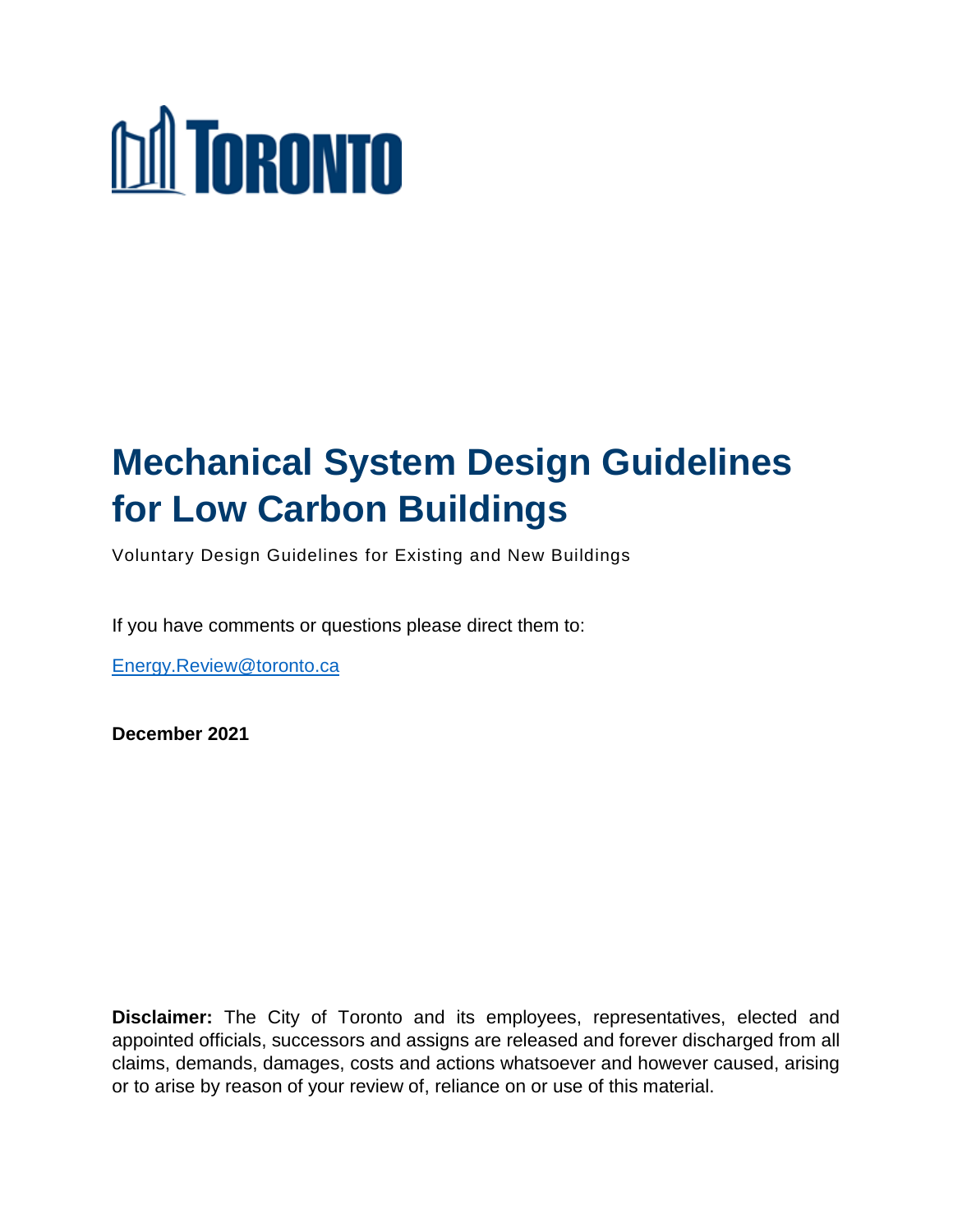## <span id="page-1-0"></span>Executive Summary

This document provides guidelines and associated capital costs for low carbon mechanical system designs in new and existing multi-unit residential and commercial office buildings. This report focuses on heating, ventilation, and air conditioning (HVAC) systems given their outsized contribution to GHG emissions. Whereas certain designs are inherently low carbon, other designs are presented as "low carbon-ready", meaning they can readily be made low carbon through future retrofits.

The overall priorities are to:

- Plan for integration of a low carbon thermal energy source
	- o District energy or building-scale geo-exchange via basement connection
	- o Air-source heat pump in mechanical penthouse
- <span id="page-1-1"></span>Design for low-temperature heating systems

#### Capital Costs for Multi-Unit Residential Buildings (MURBs)

New multi-unit residential buildings (MURBs) designed as low carbon-ready have a minimal incremental capital cost range of \$0.34 to \$1.34 per square foot of gross floor area, which is less than 0.5% of total construction costs in the buildings analyzed. MURBs with distributed (i.e. in-suite) water-sourced heat pumps are inherently low carbon-ready.

| Table 1. MURB Capital Costs. This table outlines the associated low carbon-ready costs with different MURB archetypes. Refer to |
|---------------------------------------------------------------------------------------------------------------------------------|
| Appendix A for descriptions of each archetype.                                                                                  |

| <b>MURB</b>     | <b>HVAC</b> system            | <b>Total capital</b><br>$costs(\$))$ | Incremental<br>$cost$ (\$/ft <sup>2</sup> ) | % of total<br>construction costs |
|-----------------|-------------------------------|--------------------------------------|---------------------------------------------|----------------------------------|
| <b>New</b>      | 4-Pipe Fan Coil Units         | \$530,000                            | \$1.34                                      | 0.49%                            |
|                 | <b>Distributed Heat Pumps</b> | \$100,000                            | \$0.34                                      | 0.13%                            |
| <b>Existing</b> | 4-Pipe Fan Coil Units         | \$1,280,000                          | \$6.36                                      | <b>NA</b>                        |
|                 | <b>Distributed Heat Pumps</b> | \$1,640,000                          | \$8.15                                      | <b>NA</b>                        |

*Key low carbon-ready design guidelines for new MURBs include:* 

- Design for low-temperature heating distribution system (~50°C supply water), which works with both in-suite water-source heat pumps and 4-pipe fan coil units.
- Make the building ready for a future district energy or in-building geo-exchange connection by allocating vertical space from parking through to the mechanical penthouse with reverse-return piping connections. If using fan coil units, maintain even riser size throughout the building, if possible.
- Allocate roof space, structural support and power for air-source heat pumps to replace conventional heating and cooling plant if no future district energy connection is expected, and if geo-exchange is not feasible.

The following designs are recommended to prepare existing MURBs for installation of a geo-exchange system, connection to a district energy system, or replacement of the chiller plant with an air-source heat pump: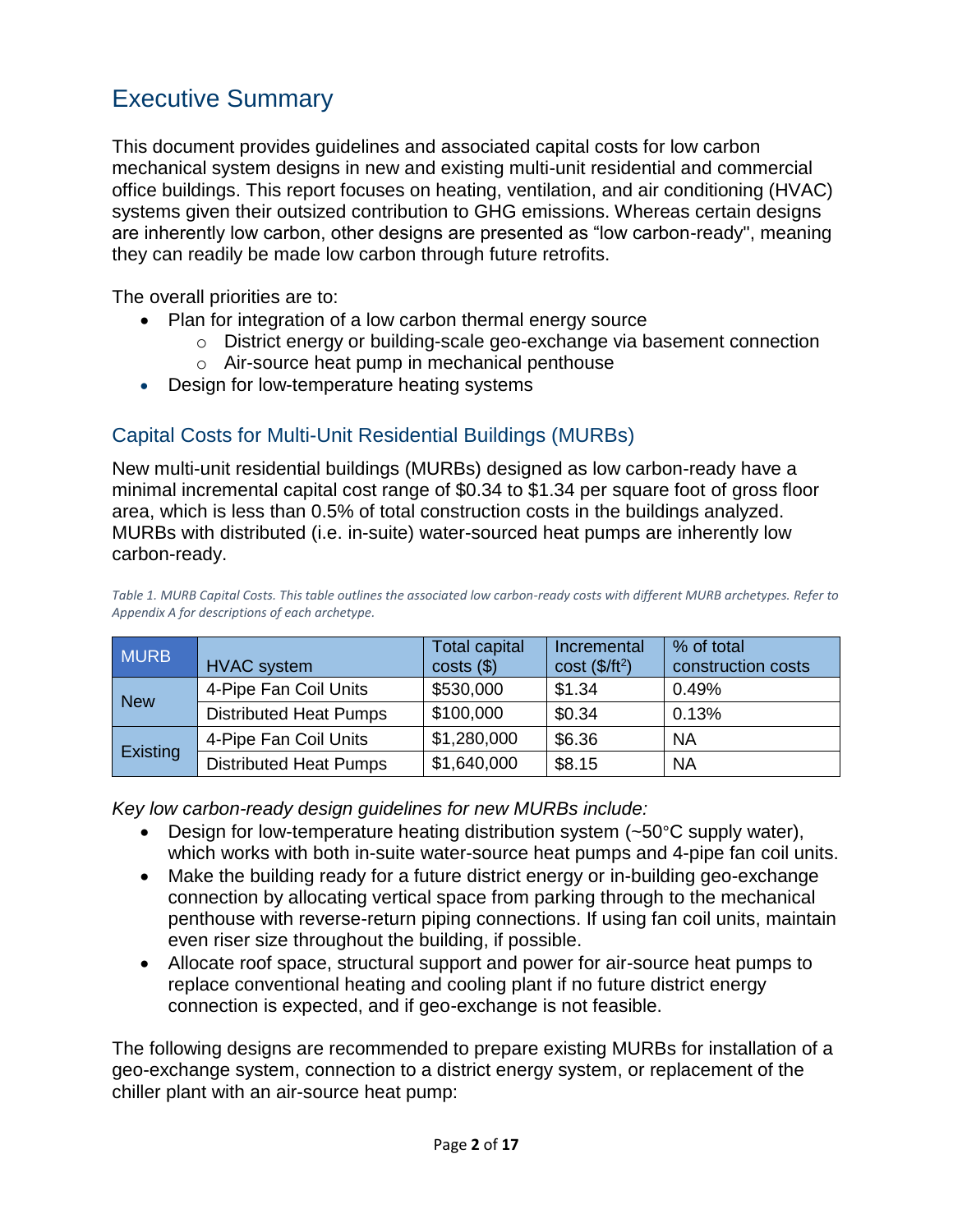- Implement an intelligent Building Automation System (BAS) to adjust the supply water temperature based upon building demand.
- Replace existing boilers to accept return water temperatures of  $~40^{\circ}$ C.
- Install water-to-water heat pumps on higher temperature systems (i.e. building entrances, snow melting) to upgrade those zones of the building.

## <span id="page-2-0"></span>Capital Costs Commercial Office Buildings

Incremental capital costs for new commercial office buildings range from \$1.35 to \$3.15 per square foot, which is less than 1.5% of total construction costs in the case studies. Although overhead heating from fan coil units in commercial office building incurs higher equipment costs, it is the preferred low carbon design, compared to perimeter wall-fin.

*Table 2. Commercial Office Capital Costs. This table outlines the associated low carbon-ready costs with different Commercial Office archetypes. Refer to Appendix A for descriptions of each archetype.*

| <b>Office</b>   | <b>HVAC</b> system     | <b>Total capital</b><br>costs( | Incremental<br>$cost$ (\$/ft <sup>2</sup> ) | % of Total construction<br>costs |
|-----------------|------------------------|--------------------------------|---------------------------------------------|----------------------------------|
| <b>New</b>      | Wall-fin               | \$2,540,000                    | \$3.15                                      | 1.20%                            |
|                 | Overhead Heat          | \$2,180,000                    | \$1.35                                      | 0.40%                            |
| <b>Existing</b> | Wall-fin               | \$3,380,000                    | \$7.48                                      | <b>NA</b>                        |
|                 | <b>Induction Units</b> | \$3,970,000                    | \$3.04                                      | <b>NA</b>                        |

*Key low carbon design guidelines for new commercial office buildings include:* 

- Install a basement chilled water plant that incorporates a heat pump sized for the lighting and a portion of the plug load in the building.
- Maximize heat recovery from internal gains and exhaust streams.
- Design the heating water system for the perimeter loads of a typical floor and ventilation to use ~50°C or lower (Avoid wall-fin distribution).
- Install local heat pumps on higher temperature systems (i.e. building entrances, snow melting) to upgrade those zones of the building.
- Size chilled and heating water risers to be full-size from top to bottom to enable a future basement mechanical plant and district energy connection, or install sleeve openings in a common space so that risers can be installed in the future.
- Incorporate an air source heat pump sized to the smaller of 400 tons, or the difference in the building heating demand and the heat recovery chiller, if no future district energy connection is expected, and if geo-exchange is not feasible.

The following designs are recommended to prepare existing commercial office buildings for installation of a geo-exchange system, or replacement of the chiller plant with an airsource heat pump:

- For buildings without exhaust heat recovery, add chilled water coils to the exhaust air stream to recover heat from the exhaust air as it leaves the building.
- For buildings with steam infrastructure, new condenser water risers are recommended, incorporating distributed heat-pumps in mechanical rooms where steam has been converted to water.
- Replace existing boilers to accept return water temperatures of 40° C.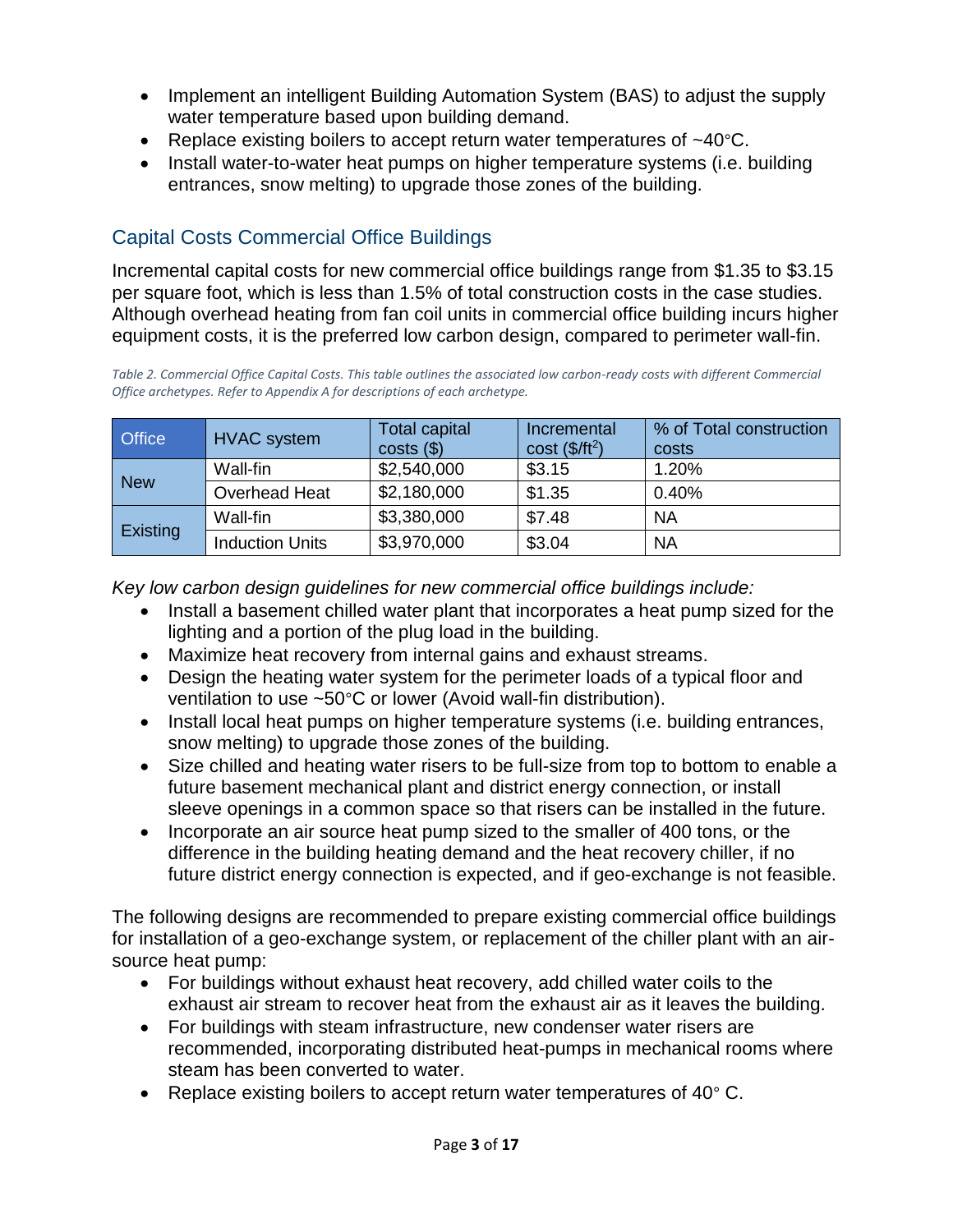## **Contents**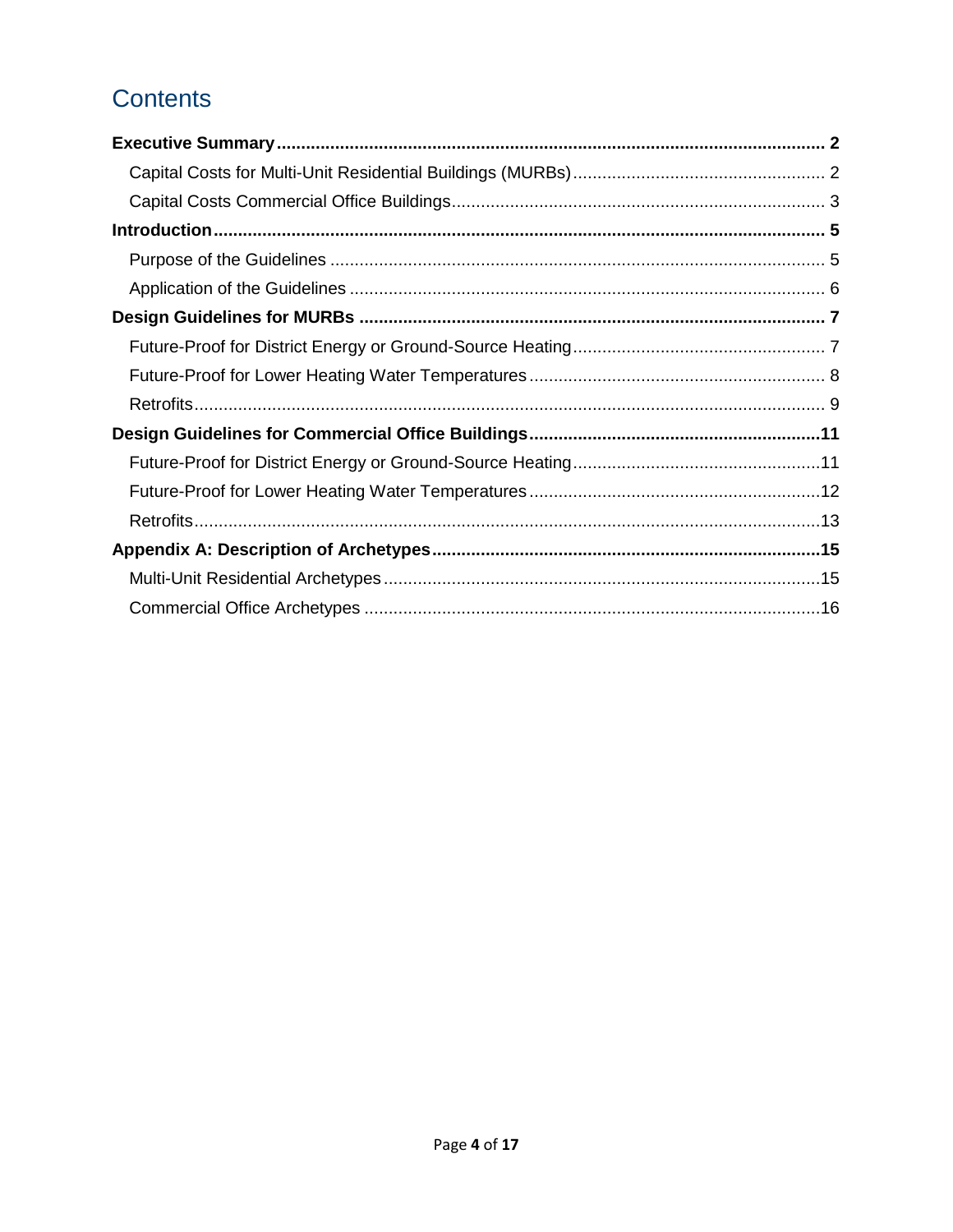## <span id="page-4-0"></span>**Introduction**

The City of Toronto has committed to an ambitious set of City-wide energy and greenhouse gas (GHG) reduction targets, including net zero GHG emissions by 2050 or sooner. Over 50% of Toronto's GHG emissions come from buildings, primarily from natural gas combusted for space and water heating (i.e. mechanical systems). Therefore, in order to meet TransformTO GHG emissions targets it is imperative that we consider mechanical system design.

This guideline outlines how developers of MURB's and commercial office buildings can design their mechanical systems to be low carbon, or at least low carbon-ready to minimize the cost of future retrofits. Furthermore, it also recommends key retrofits for building owners. Generally, the higher cost of retrofits means that mechanical system redesigns are best implemented as part of larger retrofits in order to maximize value.

There are a number of financial and non-financial benefits associated with low-carbon mechanical system design, including:

- Fuel flexibility, which will mitigate future increases in energy costs and supply.
- Less and/or smaller mechanical equipment, reducing the need for a conventional mechanical penthouse, which can free up space for amenity or residential area.
- Compliance with the building energy and emissions performance standards.
- Partnerships with **Energy Developers**, which can support cost effective implementation of renewable thermal energy.

#### **Low Carbon Thermal Energy Sources and Energy Developers**

Reducing GHG emissions in buildings depends on fuel switching from natural gas boilers to electric heat pumps, which can be coupled with various low carbon energy sources. The focus in this guideline is on air-source and ground-source heat pumps, and connection to district energy systems, which are assumed to be low carbon.

Ground-source heating and cooling is discussed here primarily as a retrofit option for meeting just the peak heating and cooling demands because this would provide the best business case. However, this assumes the project is financed entirely by the building owner, as opposed to Energy Developers (third-party energy providers).

Long-term energy service agreements with energy developers can avoid many of the upfront capital costs for the building owner, and would enable larger ground-source heating and cooling systems for deeper GHG emissions reductions. Likewise, some of the costs associated with district energy connections can be amortized over time through agreements with district energy developers.

#### <span id="page-4-1"></span>Purpose of the Guidelines

This guideline discusses a number of opportunities to help building developers and owners of high rise commercial and multi-unit residential properties future proof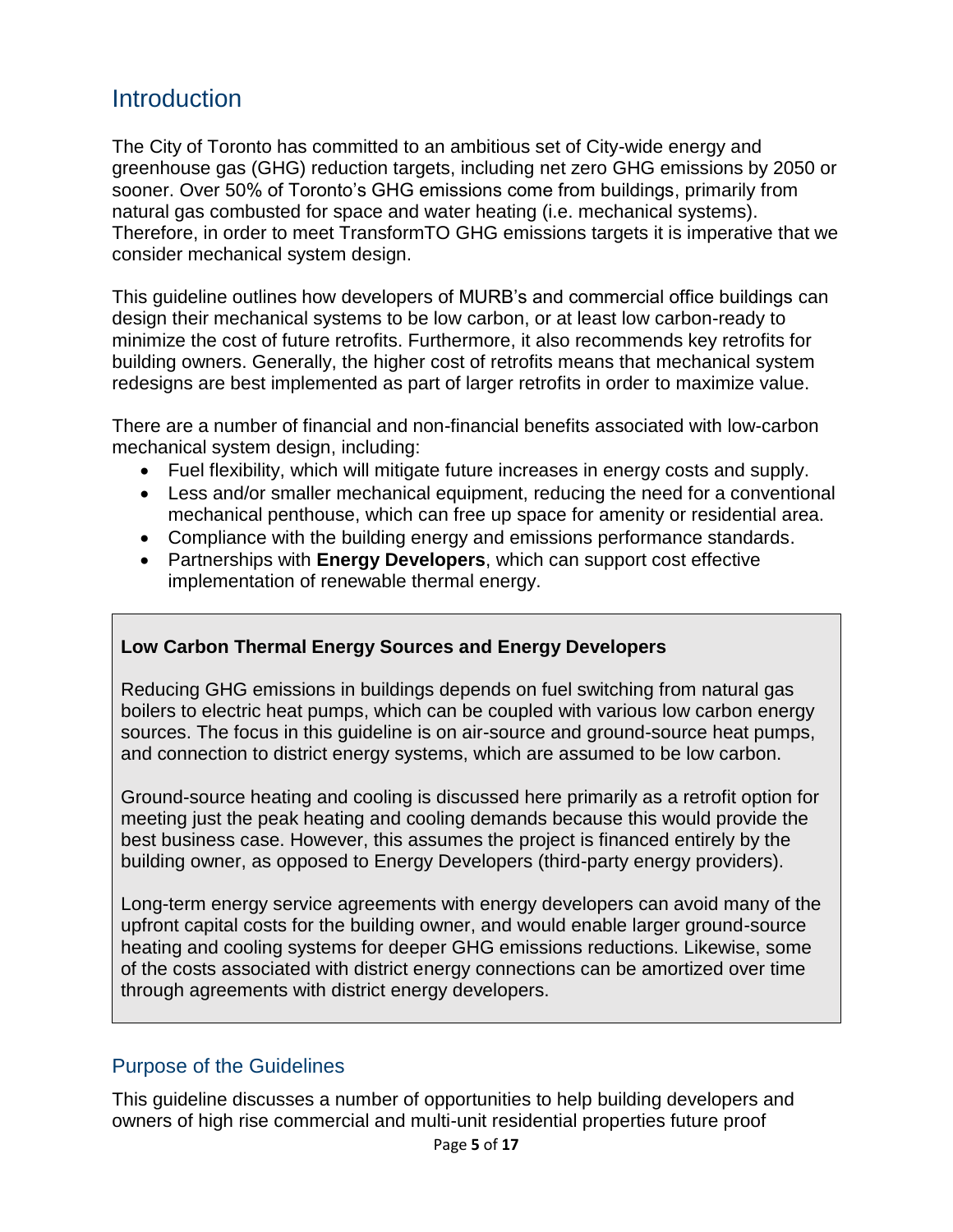buildings for integration with a low carbon thermal energy source/system. This report provides carbon reduction strategies that can be applied to building archetypes which provide comparable cost estimates which an Owner/Developer may use to extrapolate the costs of implementing these strategies on actual projects. The guideline is based on a study completed by the Environment & Energy Division (EED) in collaboration with The Mitchell Partnership Inc., a Toronto-based mechanical building services consulting engineering firm.

The main objectives of this guideline are to:

- Identify the requirements and associated differential cost for "future-proofing" new buildings for later integration with low carbon thermal energy sources/systems.
- Identify the requirements and associated differential cost for retrofitting existing buildings for later integration with low carbon thermal energy sources/systems.

#### **Considering Future Weather**

Energy modelling using 2016 and 2040 weather files suggests that cooling demand in MURBs will nearly double by 2040. Furthermore, envelopes designed to minimize heat loss will make these buildings cooling dominant. Designing cooling systems to meet expected demand would not only future-proof the building for occupant comfort, but it would also facilitate later integration of heat pumps as part of a retrofit.

#### <span id="page-5-0"></span>Application of the Guidelines

These guidelines are voluntary and would ideally be considered as part of design development for any new and existing MURB's and commercial office buildings. However, buildings targeting higher levels of energy performance or integration of renewable thermal energy sources will likely use many of the designs and technologies outlined in this guideline. Therefore, as the TGS design requirements become more stringent over the next 10 years, many of the recommended design solutions will likely become industry standard approaches.

This guideline is based on a study of low carbon thermal energy ready buildings, which includes business cases for several types of existing and new buildings. For a copy of the full report please contact [EnergyReview@toronto.ca](mailto:EnergyReview@toronto.ca)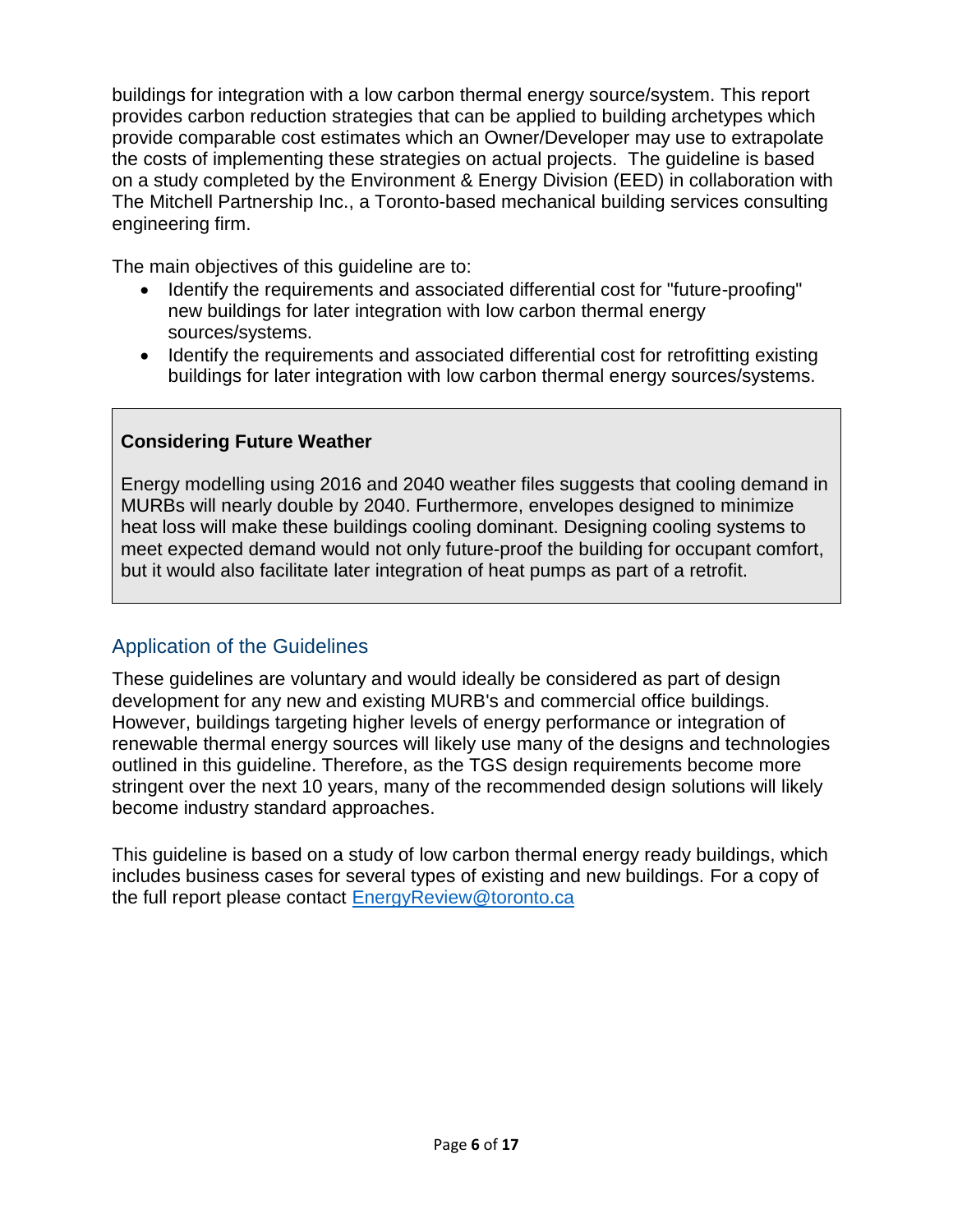## <span id="page-6-0"></span>Design Guidelines for MURBs

New MURBs have the lowest incremental cost for low carbon-ready design, especially when utilizing in-suite heat pumps. Future-proofing MURBs is especially important given how infrequently major retrofits take place in these buildings.

#### <span id="page-6-1"></span>Future-Proof for District Energy or Ground-Source Heating

Connection to a district energy system can be a cost-effective approach to reducing GHG emissions. In situations where a district energy system is being planned, but will not be constructed in time to connect a building, the building can be future-proofed for connection (i.e. district energy-ready). This approach has the added benefit of also making the building ready for ground-source heating.

For MURBs with either 4-pipe fan coil units or in-suite heat pumps:

#### **1. Install connections on reverse return piping**

*\$5,000 per connection (two for heat pumps; four for fan coil units)* 

Arrange the reverse return piping from residential suites so that they have accessible points for future connections (ideally be a pair of riser isolation valves or a pair of Tee connections in common areas). These connections would also prepare the building for a central heat pump.

## **2. Provide space for future vertical piping**

*\$13,000 per floor (filled and covered)* 

Allocate vertical space from the parking through to the building level to the reversereturn piping connections, in the form of sleeves over which flooring may be installed to avoid future costs. Service vestibules (elevator, garbage, corners of stair landings) may minimize the impact on space planning.

#### **3. Provide space for the energy transfer station or central heat pump**  *\$25,000-50,000 per space (300 square feet per space at ~\$85-165 per ft<sup>2</sup> )*

Allocate parking spaces adjacent to the building core to create physical space for a future energy transfer station (ETS) or central heat pump. An ETS requires two (2) spaces, while a central heat pump would requires approximately ten (10).

MURBs using 4-pipe fan coil units in particular require additional power to be allocated for the future low carbon heating equipment. The estimated cost is \$105/kVa.

#### **4. Allocate power for the low-carbon heating source.**

*\$105 per kVa for additional power* 

A reasonable estimate is to double the power allocated to the cooling plant to account for the lower efficiency. When a similar technology is producing beneficial heat.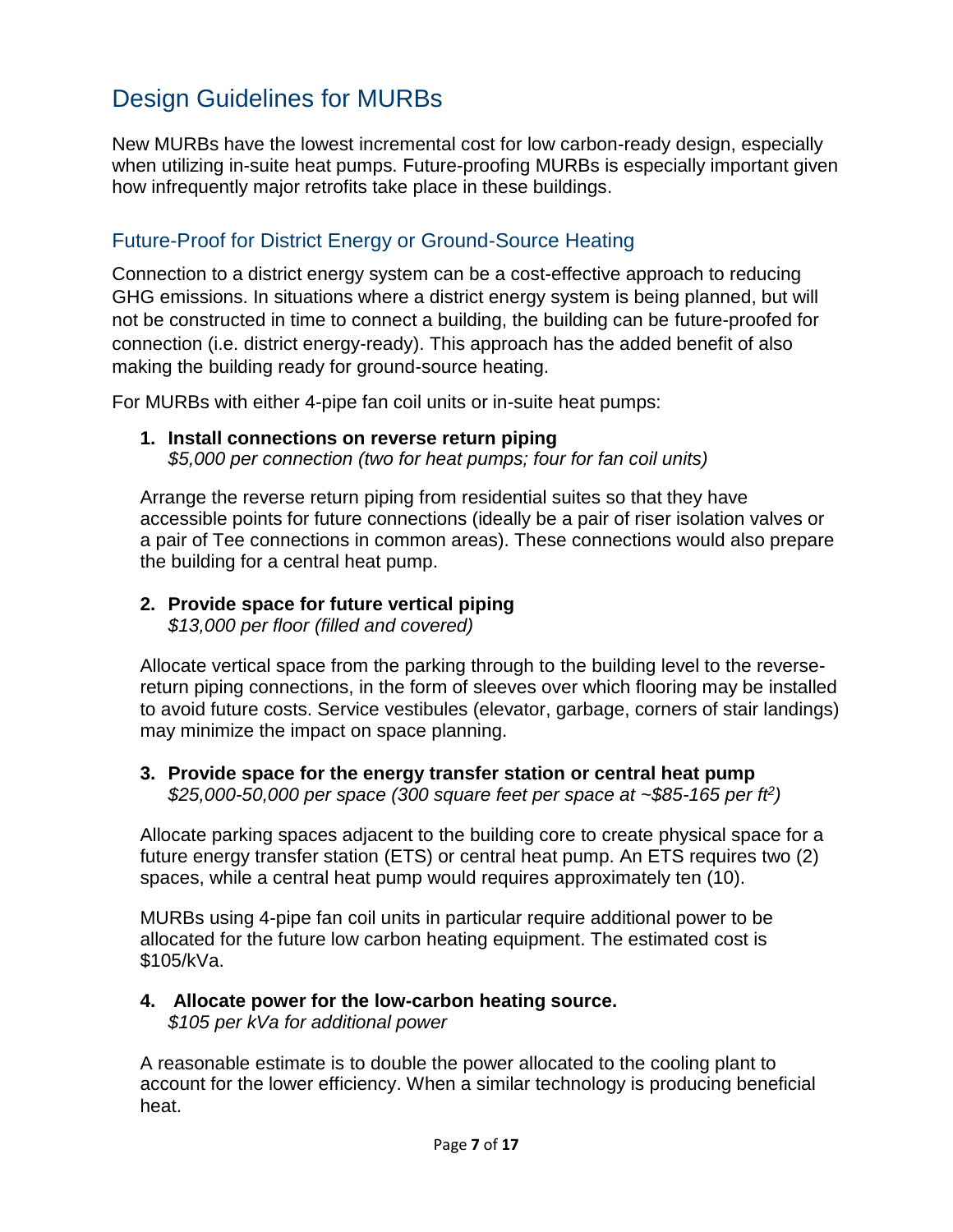#### **District Energy Systems**

District energy systems also called low carbon thermal energy networks, distribute thermal energy to multiple buildings in an area or neighbourhood. These systems typically consist of a heating and cooling centre, and a thermal network of pipes connected to a group of buildings.

The economies of scale of district energy systems mean that low carbon energy sources can be integrated more cost-effectively over time compared to the buildingscale.

Please contact the Environment & Energy Division regarding the development of new district energy systems, as well opportunities for connections to existing or planned systems. For further information please follow the link to [District Energy Systems](http://www.toronto.ca/districtenergy) on the City of Toronto website.

#### <span id="page-7-0"></span>Future-Proof for Lower Heating Water Temperatures

Where a district energy connection is not likely, there are commercially available heat pumps with the capacities and temperature ranges to provide low carbon heating and cooling on-site. Mechanical systems must be designed for lower heating water supply temperatures to increase the efficiency and cost effectiveness of heat pumps.

**1. Allocate roof space, structural support and power for an air-source heat pump to replace conventional cooling plant.**  *\$105 per kVa for additional power* 

Allocate 25% additional peak electrical demand beyond conventional cooling plant for the heat pump/chillers.

- **2. In a heat-pump building, plan for water-to-water heat pumps in series with the air-source heat pump.**
- **3. In a fan-coil building, select building heating water distribution with ~50°C supply water temperature.**

Commercially available heat pumps will reliably produce 50°C heating water on the coldest days of the year. This will improve efficiency in the near-term and futureproof replacement options.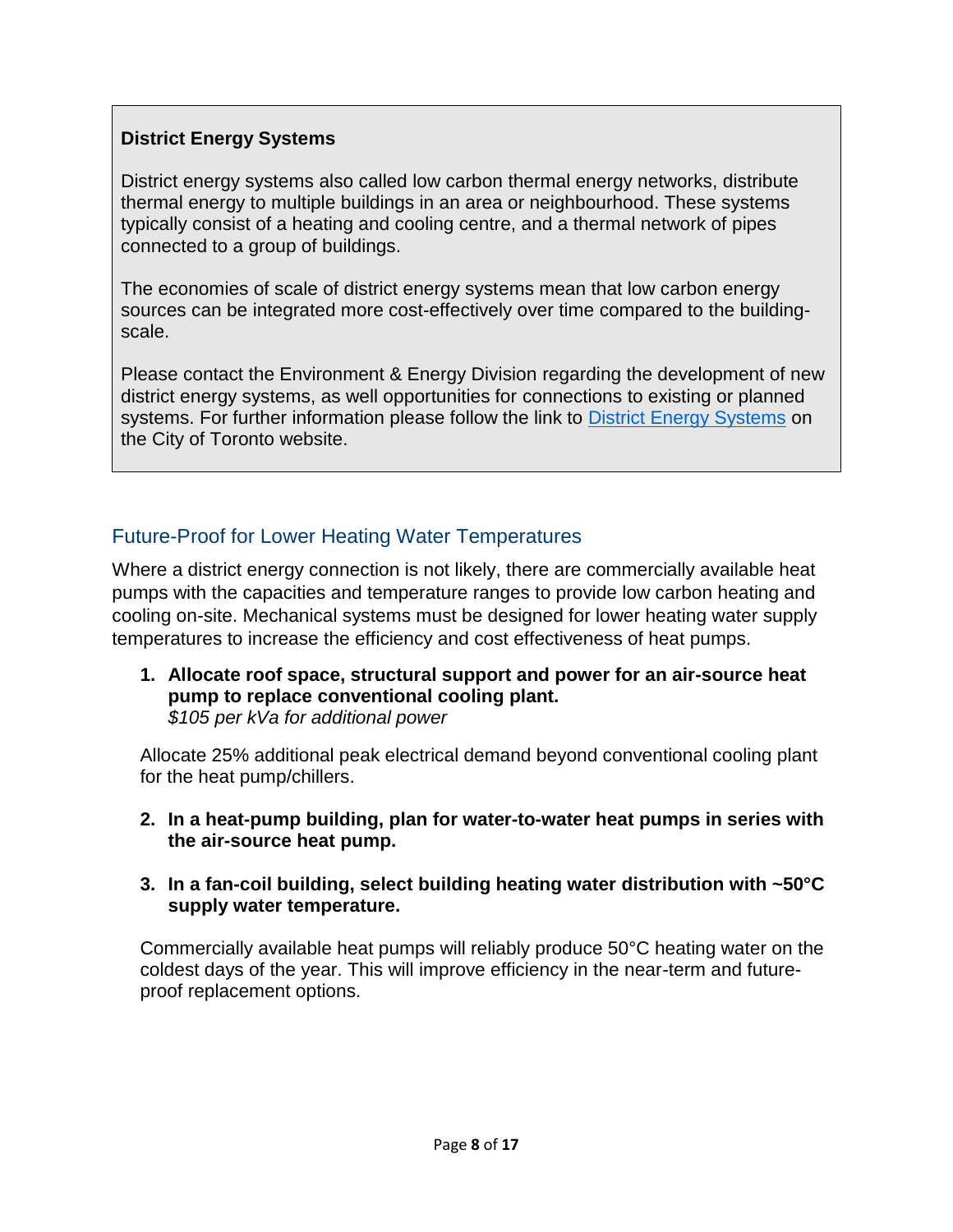#### **Air-Source Heat Pumps**

Heat pumps are a high efficiency heating technology. Air-source heat pumps exchange heat with the surrounding air of a building using electricity, which also makes them a low-carbon option in Ontario.

The operating cost of heat pumps is related to their efficiency, which is directly related to the difference between the temperature of the heat source (air) and the heat sink (conditioned area of a building). The smaller the temperature difference, the greater the efficiency, and the lesser the operating costs. To reduce the difference between the heat source and sink, the equipment is either installed within an enclosure (this is the most common solution for Variable Refrigerant Flow systems) or required heating water temperature in the building must be reduced.

Heat pump efficiency must be greater than 0.65kW/ton to have a low carbon building which is economically competitive, meaning that a building must be designed with reduced heating water temperatures in order to accommodate an air-source heat pump.

#### <span id="page-8-0"></span>**Retrofits**

Heating and cooling plants of existing MURBs can be retrofitted to accommodate air- or ground-source heat pumps, or for connection to a district energy system. The key is to time the retrofit with a boiler replacement such that the new boilers are able to accept lower return temperatures.

**1. Replace the existing cooling plant with air-source heat pumps to supplement the conventional heating plant capacity.**  *\$1,850 per ton* 

This could extend the life of the existing boilers by reducing operating hours, and would enable smaller boilers when they are eventually replaced. Commercially available heat pumps are expected to operate all heating hours above -10°C (95% of hours), which would reduce GHG emissions by 60-80%.

**2. Replace existing boilers to accept return water temperatures of 40°C** *\$40 per MBH (1,000 BTU per hour)*

Replacement options include condensing boilers or cast-iron boilers designed for low return water in order to preserve the existing boiler flues.

**3. Provide ground-source heat pump at the basement level of the building for 5 to 10% of the peak demand capacity.** *\$8,000 per ton (including borehole drilling)* 

Ground-source heat pumps have higher capital costs, but are more efficient than airsource heat pumps. In situations where building mechanical systems are planned to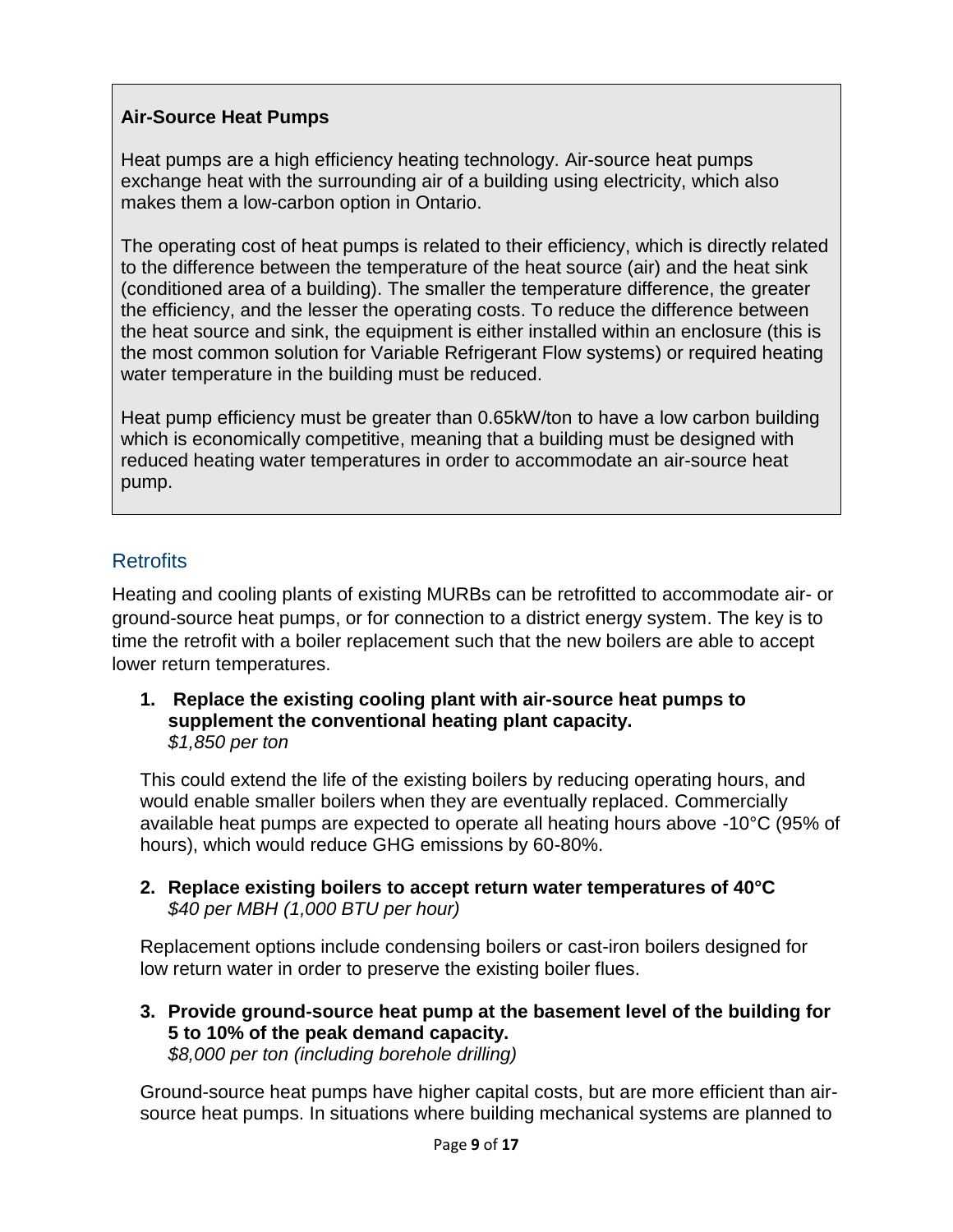be retrofitted, and where the site has space to accommodate borefield drilling, ground-source heating and cooling can be a cost-effective low carbon retrofit.

For MURBs with 4-pipe fan coil units, additional recommendations include:

#### **4. Implement a Building Automation System (BAS) to provide supply water temperature based upon building demand.**

*\$10,000 for each of the pumps on the primary (heat generation) and secondary (load) distribution circuits*

The cost includes a variable frequency drive for each pumps, as well as a flow meter and temperature sensor for each pump pair.

#### **5. Install water-to-water heat pumps on higher temperature systems (i.e. building entrances, snow melting)** *\$81,000 per heat pump*

Targeting these particular building zones will allow further GHG emissions reductions without affecting the supply water temperature to the rest of the building.

#### **District Energy Retrofit**

The unique requirements for retrofitting a building for connection to a district energy system mean that the costs can vary significantly depending on building design. In certain cases, this may be the most-effective low carbon option.

If you are considering replacement of heating and cooling equipment, and you are nearby an existing or planned district energy system, discuss connection opportunities with the system owner/developer.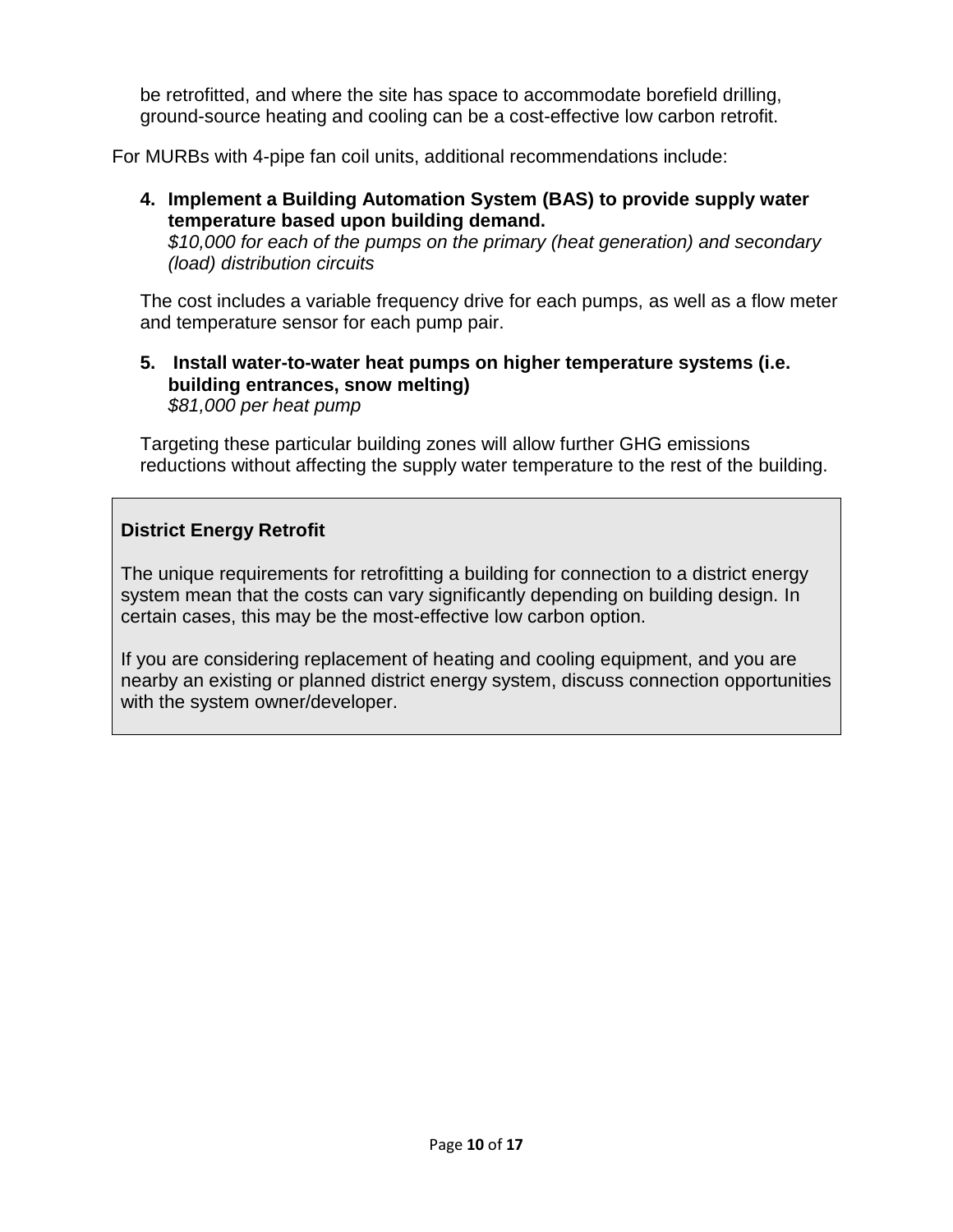## <span id="page-10-0"></span>Design Guidelines for Commercial Office Buildings

Commercial office buildings can take advantage of simultaneous heating and cooling loads to maximize heat recovery, which offers is very cost-effective approach to low carbon mechanical system design. Keys to low carbon designs in new buildings are chiller plants located in basements and space for full-size heating and cooling risers.

#### <span id="page-10-1"></span>Future-Proof for District Energy or Ground-Source Heating

The basement is the ideal location for the chiller plant in new commercial office buildings because it provides the most flexibility for later integration of low-carbon energy sources (e.g. district energy connection, ground-source heat pump).

The trade-off with this design is the cost premium associated with oversized risers and pressure break heat exchangers (for buildings over 20 stories), which is estimated at \$250,000 for a new office building.

Where a basement chiller plant is not feasible, key future-proof designs for new commercial office buildings include:

- **1. Incorporate sleeve openings for future risers to be installed within a common area, or size chilled water and heating water risers to be full-size from top to bottom**  *\$15,000 – 33,000 per floor (~5 floors from ETS to reverse return connection)*
- **2. Provide space for the future mechanical room.**  *\$25,000-50,000 per space (300 square feet per space at \$85-167 per ft<sup>2</sup> )*

Allocate parking spaces adjacent to the building core to create physical space for a future energy transfer station (ETS) or central heat pump. An ETS require two (2) spaces, while a central heat pump would require twelve (12).

The connection point between a district energy system and the building mechanical system occurs at the ETS.

**3. Plan to install an Energy Transfer Station.**  *\$560,000 per ETS (at least two parking spaces required)*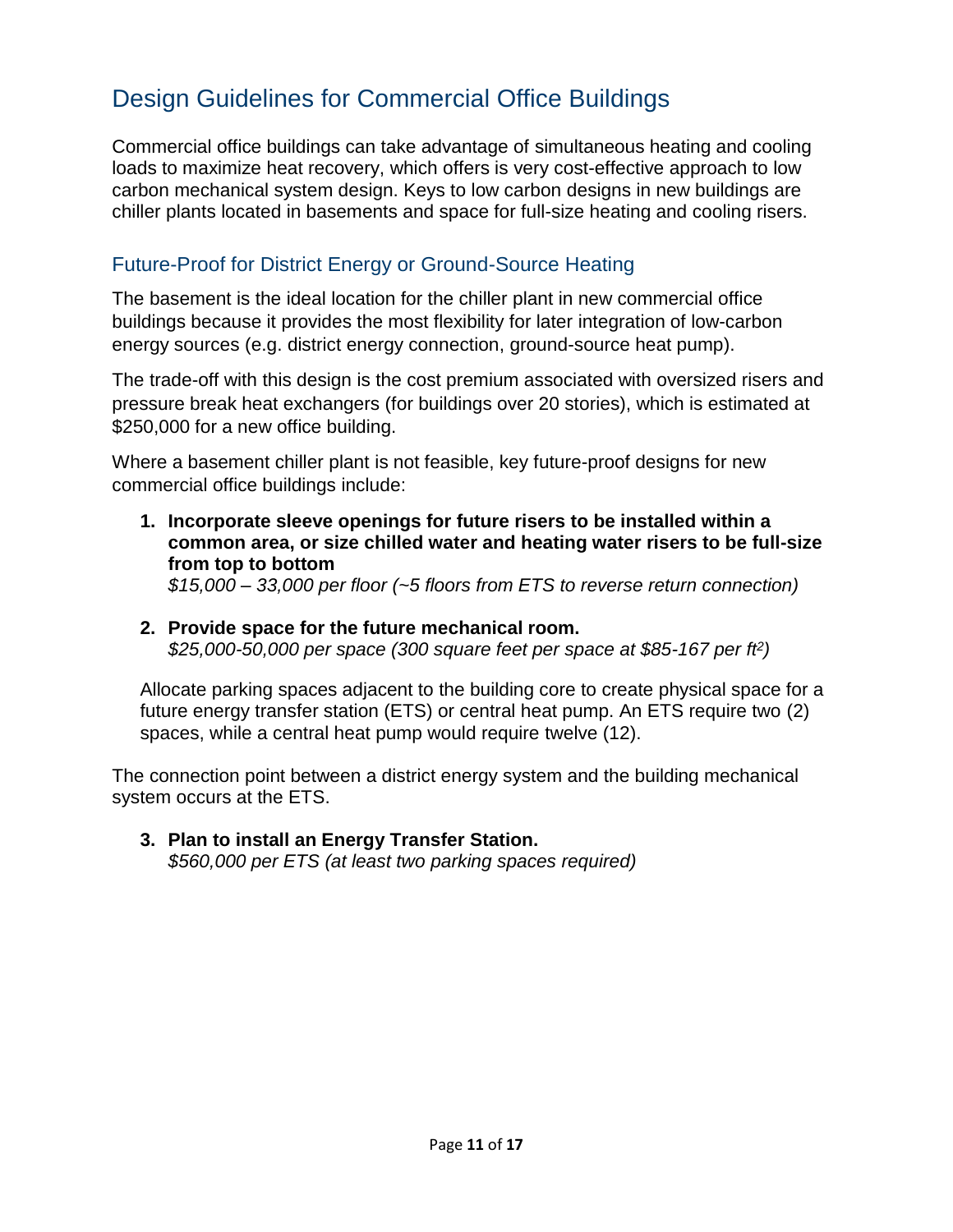#### **Plant Location**

The location of chilled water and heating plants plays an important role in future proofing buildings for integration of low carbon thermal energy sources. In making design decisions, there are trade-offs with respect to plant location.

Basement chilled water plants are less common because the equipment has a higher cost in a building greater than 20 storeys, as the equipment needs a greater pressure rating or to be separated from the building pressure through a heat exchanger. There are also two additional risers which need to be added to the core of the building, or at least sleeves through which piping can be installed at a later date. Additional parking spaces may be necessary for a basement energy transfer station and chiller plant.

Buildings which do not have or are unable to incorporate a basement chiller plant or provide a basement connection to DES also have low carbon options, but the first cost and operating cost are both higher as an air-source heat pump would become the next best option.

#### <span id="page-11-0"></span>Future-Proof for Lower Heating Water Temperatures

Similar to MURB retrofits, the objective is to design the heating system so that boilers play a minimal role in providing heating.

**1. Plan to incorporate a heat pump, with the central chilled water plant that is sized for the lighting and a portion of the plug load in the building.**  *\$400 per ton* 

Using a water-to-water heat pump to upgrade the condenser heat to approximately 50°C allows it be used in the heating water system, reducing boiler use. Sizing for these loads should enable year-round operation in order to maximize efficiency. Modular chillers may be most effective in this case.

**2. Plan to incorporate an air-source heat pump in the mechanical penthouse (maximum capacity of 400 tons).**  *\$2,800 per ton (including crane lift and installation)* 

Heat pump should be designed to provide ~50°C water.

**3. Install water-to-water heat pumps on higher temperature systems (i.e. building entrances, snow melting)** *\$81,000 per heat pump*

Targeting these particular building zones will allow further GHG emissions reductions without affecting the supply water temperature to the rest of the building.

Lowering the heating water temperatures will necessitate additional heating distribution to each floor. Forced air systems, such as variable air volume overhead heating,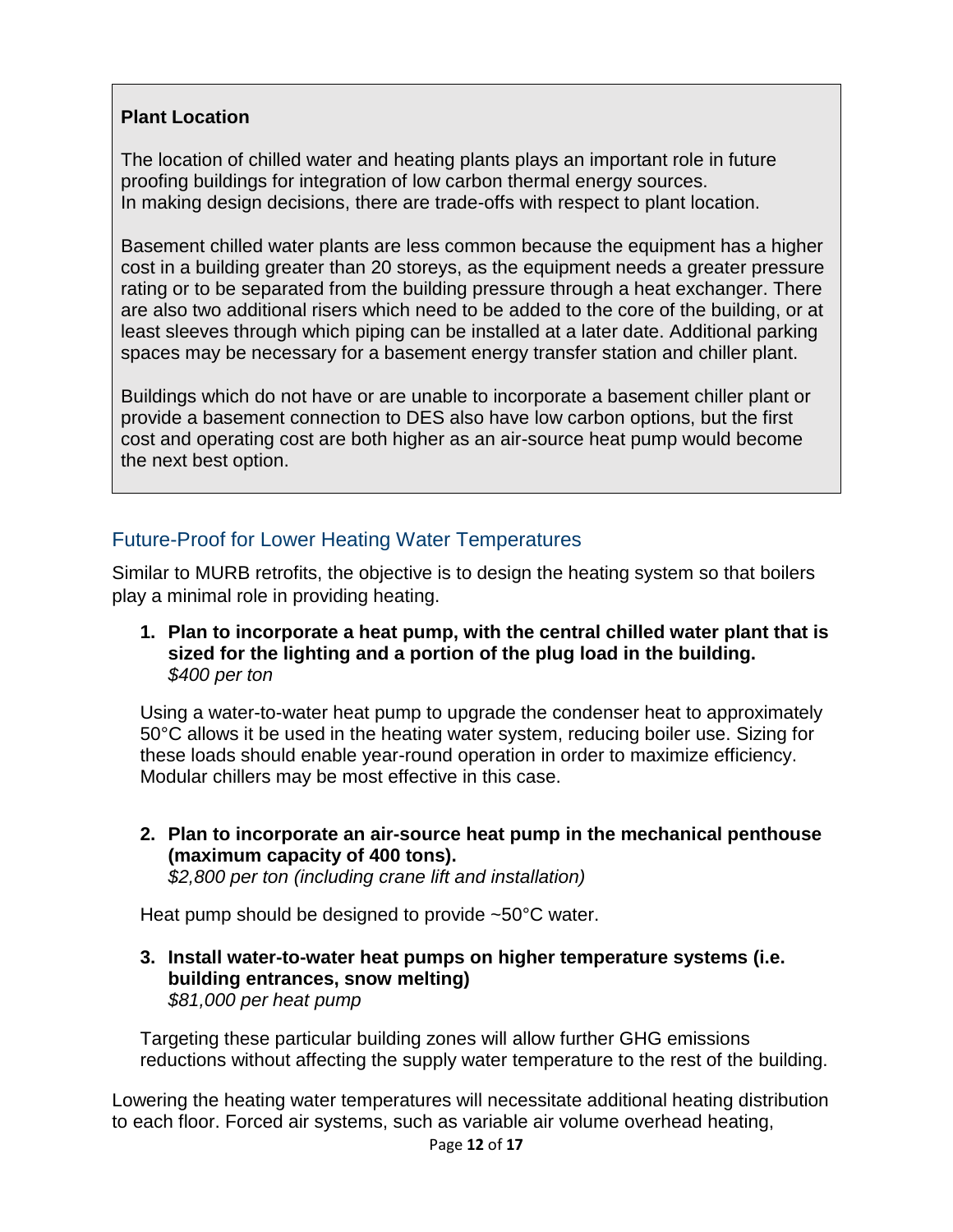induction units, and chilled beams, will have a much lower cost compared to radiant systems such as wall-fin or radiant ceiling panels. Wall-fin heating distribution is therefore not recommended in new commercial office construction. In the new commercial office archetypes studied for this report:

- **Increase capacity of overhead heating coils (\$250 per heating zone, per floor)**
- **Additional rows of wall-fin heaters (\$35 per linear foot, per floor)**

#### <span id="page-12-0"></span>**Retrofits**

Retrofits to commercial office buildings depend heavily on the particular mechanical system design. The two examples presented here are wall-fin and perimeter induction units, which are common Toronto archetypes.

Where a district energy connection is possible, the cost to establish a basement connection is similar to that for MURBs:

- **Connection to reverse return risers (\$33,000 per floor; ~5 floors)**
- **Two parking spaces (\$25,500 per space)**
- **Two Energy Transfer Stations (\$560,000 per ETS)**

If this is not possible, the priorities are to maximize heat recovery and reduce heating water temperatures in order to limit use of the boilers.

- **1. Incorporate a water-to-water heat pump (50°C) with the central chilled water plant that is sized for the lighting and a portion of the plug load.**  *\$400 per ton*
- **2. Replace existing boilers to accept return water temperatures of 40°C** *\$40 per MBH (1000 BTU per hour)*
- **3. Provide ground-source heat pump at the basement level of the building for 5 to 10% of the peak demand capacity.** *\$8,000 per ton (including borehole drilling)*
- **4. Implement a Building Automation System (BAS) to provide supply water temperature based upon building demand.**  *\$10,000 for each of the pumps on the primary (heat generation) and secondary (load) distribution circuits*
- **5. Install water-to-water heat pumps on higher temperature systems (i.e. building entrances, snow melting)** *\$81,000 per heat pump*
- **6. Add chilled water coils to the exhaust air streams to recover heat.** *\$6 per CFM*

Adding coils to exhaust fans and replacing ventilation heating coils, while a minimal per unit cost, would involve retrofits at many discrete locations throughout the building, therefore absolute costs can be significant (\$500,000 to over \$1 million).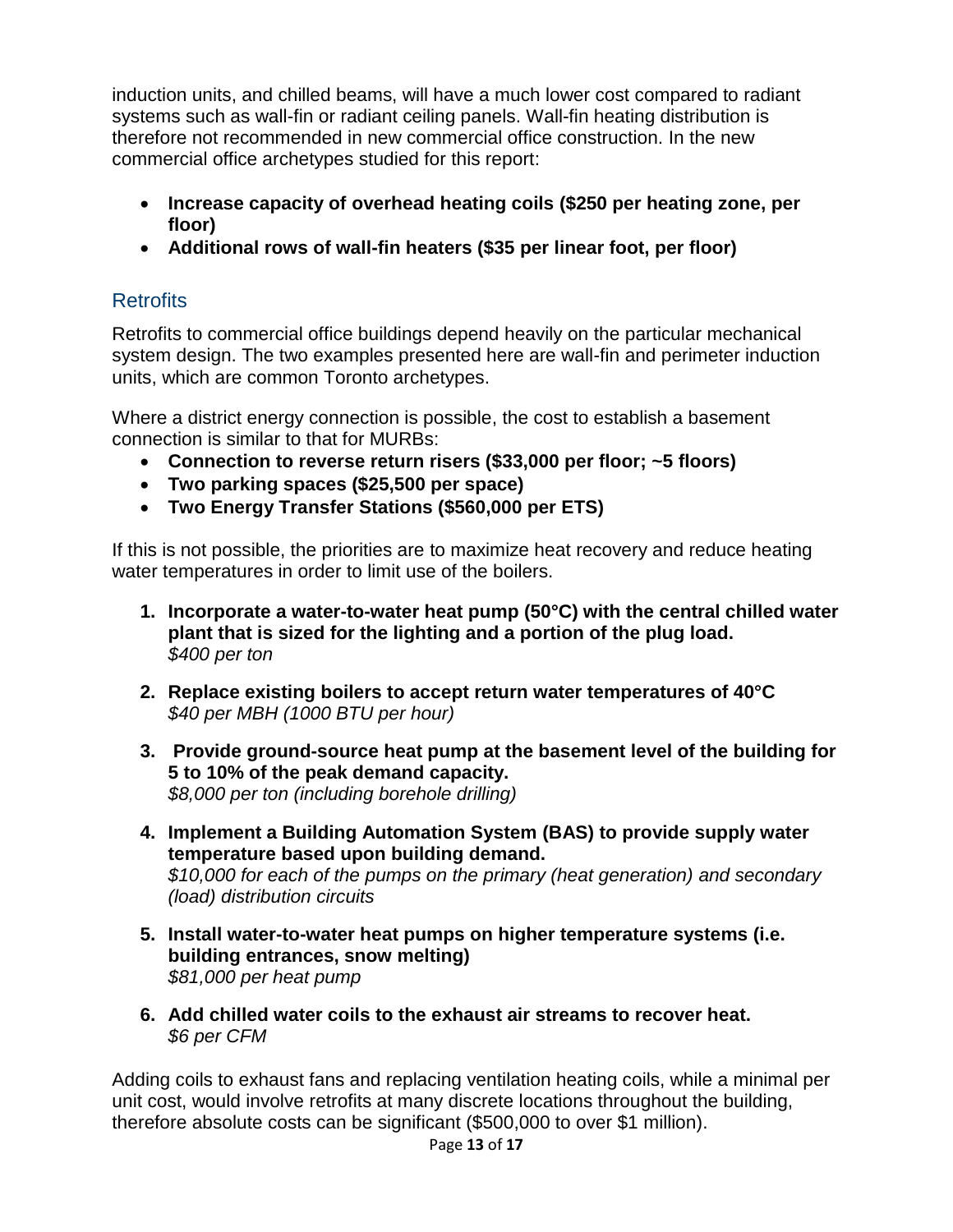#### **Heat Recovery Opportunities**

There are two significant heat sources in buildings from which heat may be recovered; the exhaust air stream and the interior loads (lighting, equipment and occupants). A third which may be considered is the sanitary waste stream.

New construction routinely incorporates exhaust energy recovery and most high-rise building HVAC systems (Central Fan & Heat Pump) incorporate heat recovery from interior loads.

It is common practise that both the boilers and cooling towers are located in the penthouse. It is therefore feasible that the chilled water systems have the potential to supply a portion of the heating load through a heat recovery system, provided that the heat rejection is near the heating plant. Using this rejected heat at the building is the lowest carbon source of heat.

Retrofits to buildings with induction units, which could include buildings connected to district steam for example, incur a significant cost premium:

- **Replace the entire length of the building risers to enable the use of a central heat pump (\$17,000 per floor)**
- **Upgrade perimeter controls (\$22,000 per floor).**
- **Replace each of the secondary steam-to-water units with water-to-water heat pumps (\$400 per ton)**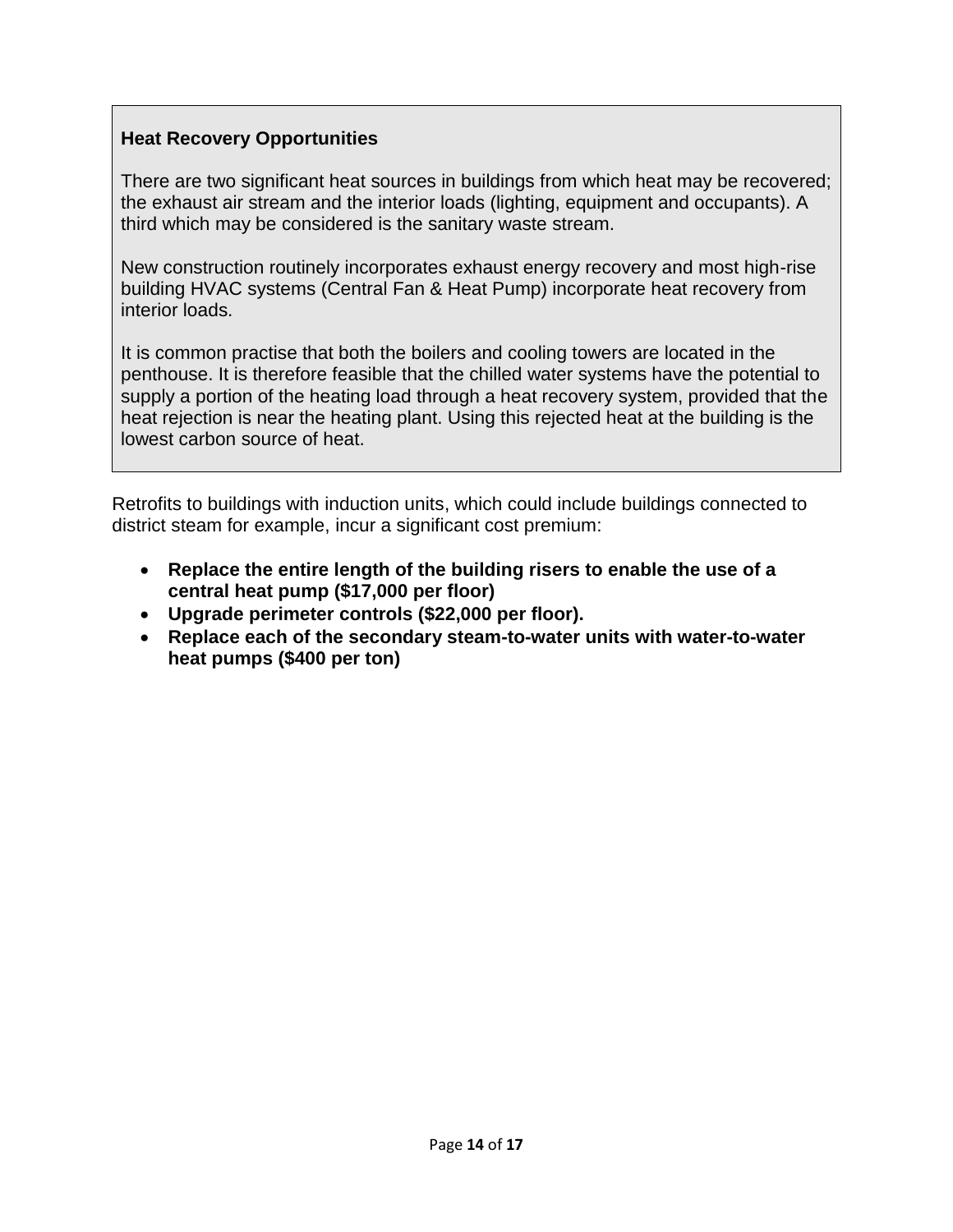## <span id="page-14-0"></span>Appendix A: Description of Archetypes

The archetypes studied in this review were done through a process of technology review and drawing review of existing building designs, including recent building designs, and the synthesis of fictional building Architypes which is representative of the target high-rise building stock.

#### <span id="page-14-1"></span>Multi-Unit Residential Archetypes

#### New MURB with 4-pipe Fan Coil Units

A pair of 40 storey towers with a common 9 storey podium. The development includes 700 condo units and 100 hotel suites. The below grade parking is heated. The parking ramps, entrance and pathway on the podium roof incorporate snow melting. Each condo unit has a fan coil unit which includes an energy recovery core to pre-treat the outdoor air using the exhaust from the washrooms. The penthouse heating plant consists of condensing boilers with a supply water temperature of 60°C. The building has a penthouse chilled water plant consisting of chiller, cooling towers and heat exchangers to provide waterside economizer. Corridor pressurization is from central air handling units serving all floors above grade. The air is distributed through the common corridor on each floor. The retail areas have a dedicated ventilation air handlings unit and fan coil units for each Commercial Retail Unit (CRU). The pool is served be a dedicated air handling unit. Perimeter heating is provided through pressure break heat exchangers from the penthouse heating plant.

#### New MURB with heat pumps

35 storey tower with a 5-storey podium. The GFA is 271,000 m² and includes 360 units and ground floor amenities areas. The below grade parking is heated. The parking ramps, entrance and pathway on the podium roof incorporate snow melting. Each unit has a heat-pump unit which serves an overhead duct distribution. The unit includes an energy recovery core to pretreat the outdoor air using the exhaust from the washrooms. The condenser system is a propylene glycol solution to protect the dry-cooler from freezing in the winter. The dry-coolers are at the tower roof. The heating plant consists of condensing boilers dedicated to the heat pump system and separate set of condensing boilers serving the amenities space. The HVAC equipment serving the amenities space are selected for 82.2°C with a return temperature of 60°C the supply water temperature is reset in accordance with the outdoor air temperature and so will provide condensing efficiencies during most of the operating hours. Corridor pressurization is from central air handling units serving all floors above grade. The air is distributed through the common corridor on each floor. The retail areas have a dedicated ventilation air handlings unit and heat pump units for each CRU. Perimeter heating is provided dedicated system for the amenities area.

#### Existing MURB with 4-pipe Fan Coil Units

Constructed in 2005, a 20-storey tower with a 2-storey podium. The development includes 200 units. The below grade parking is heated. Each condo unit has a fan coil unit which serves an overhead duct distribution. The fan coil is most often selected for the cooling demand and the same coil is used for heating. The building has a penthouse chilled water plant consisting of chiller, cooling towers and heat exchangers to provide waterside economizer. The penthouse heating plant consists of atmospheric (natural draft) boilers. The heating distribution is then designed to prevent the water being returned colder than 60°C through the use of three-way valves at the fan coil units, as an added precaution the boilers are equipped with 3-way valves to recirculate hot water upon system start-up. Corridor pressurization is from central air handling units serving all floors above grade. The air is for both ventilation in the suites, to pressurize the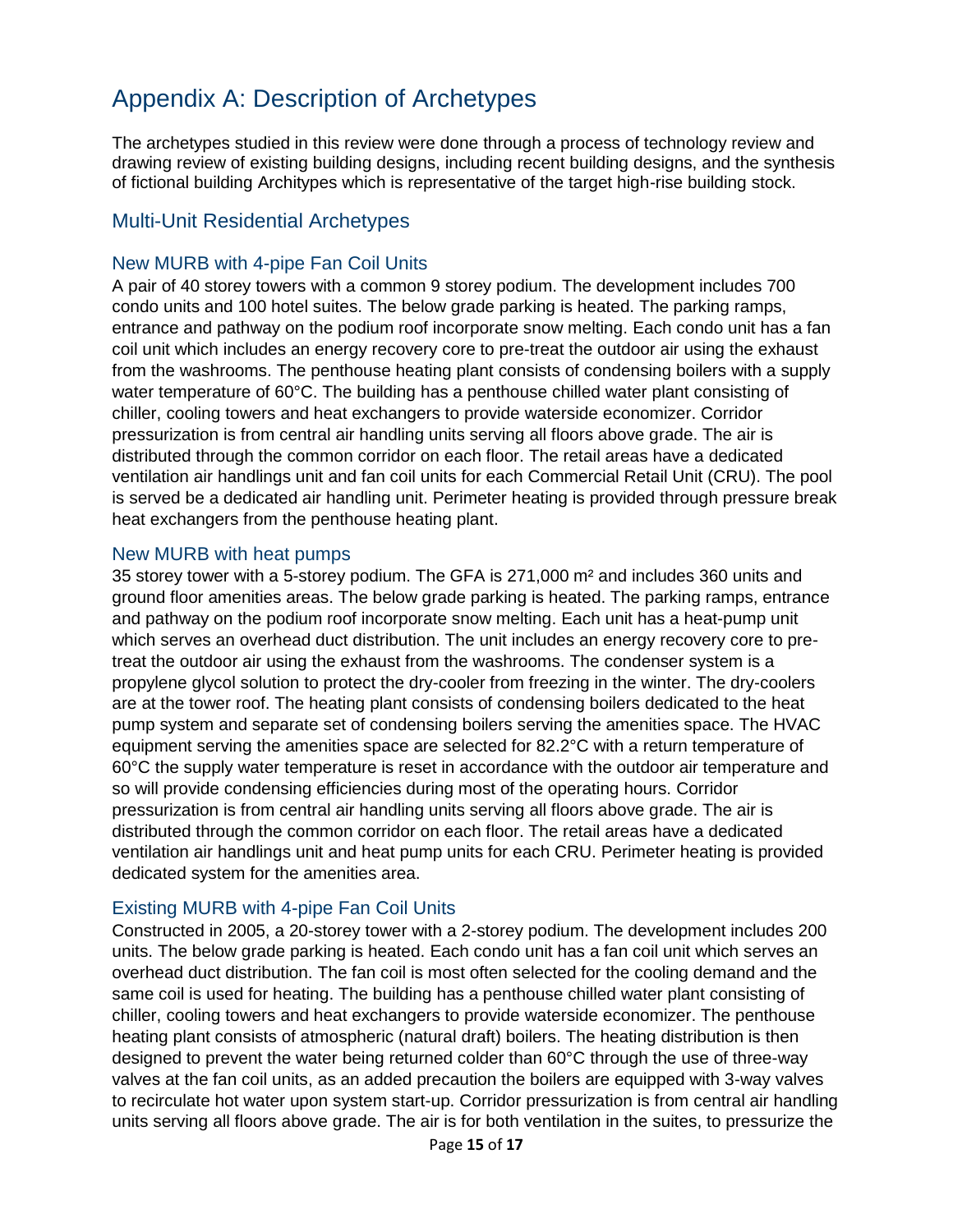building and mitigate the risk of odours migrating between units. The retail areas have a dedicated ventilation air handlings unit and fan coil units for each CRU. Perimeter heating is electric baseboard within the retail units. The pool is served be a dedicated air handling unit.

#### Existing MURB with heat pumps

Constructed in 2010, a 20-storey tower with a 2-storey podium. The development includes 200 units and ground floor amenities areas. The below grade parking is heated. Each unit has a heat-pump unit which serves an overhead duct distribution. The condenser water system is separated by a heat exchanger from the fluid cooler circuit as it contains glycol for freeze protection. The dry-coolers are at the roof. The heating plant consists of atmospheric (natural draft) boilers which have a primary pumping circuit. The condenser water draws the water required to meet the system heating demand through a three-way valve. A secondary heating water pump circulates water for the mechanical room heating, stairs, amenities spaces and ground floor entrance. The HVAC equipment serving the amenities space are selected for 82.2°C with a return temperature of 71°C. Corridor pressurization is from central air handling units serving all floors above grade. The air is distributed through the common corridor on each floor. The retail areas have a dedicated ventilation air handlings unit and heat pump units for each CRU.

#### <span id="page-15-0"></span>Commercial Office Archetypes

#### Existing commercial office high-rise with wall-fin perimeter heating

20-storey building constructed in the late 60s, 80s or 90s. These buildings are generally around 40,000 m² of office space with a floor plate of 2,100m². Each floor would have one or more fan coil units (compartment units) to serve each floor. Ventilation would be from a central air handling unit. Heating system consists of a penthouse boiler plant with approximately 3,000 kW of heat output capacity and return water temperature kept above 58°C. The tenants which have 24/7 cooling requirements use water-cooled units which are connected to a dedicated condenser water piping circuit. The building would have a penthouse chiller plant which includes a cooling tower designed for winter operation and a plate and frame heat exchanger to allow chilled water to be produced without the chiller. The most common means of perimeter heating is a wall-fin convector. The wall-fin were conventionally selected to save space and initial cost while protecting the boilers by using a supply water temperature of 82°C with a return temperature of 160°F (71°C) this would avoid the risk of acidic condensation forming in the boilers.

#### Existing commercial office high-rise with perimeter induction units

Constructed in the 1970s, 45 storeys tall with a typical floor plate of 2,700 m² with retail amenities in the concourse level. The below grade parking is heated. The parking ramps incorporate electric snow melting. The building is connected to district steam. The steam distribution through the building is then connected to the secondary water system serving the typical floor perimeter heating loads through heat exchangers. Ventilation and cooling are provided from central air handling units serving all floors above grade. The penthouse chilled water plant includes chillers and cooling tower. The plant incorporates water side economizer which meets the building cooling demand during the winter evenings. The building envelope incorporates insulated glazing units which are 2.7m in height. The perimeter induction units provide either heated or cooled air based on outdoor air temperature and coincident building load. These units are provided with a constant supply of primary air from central fans located in